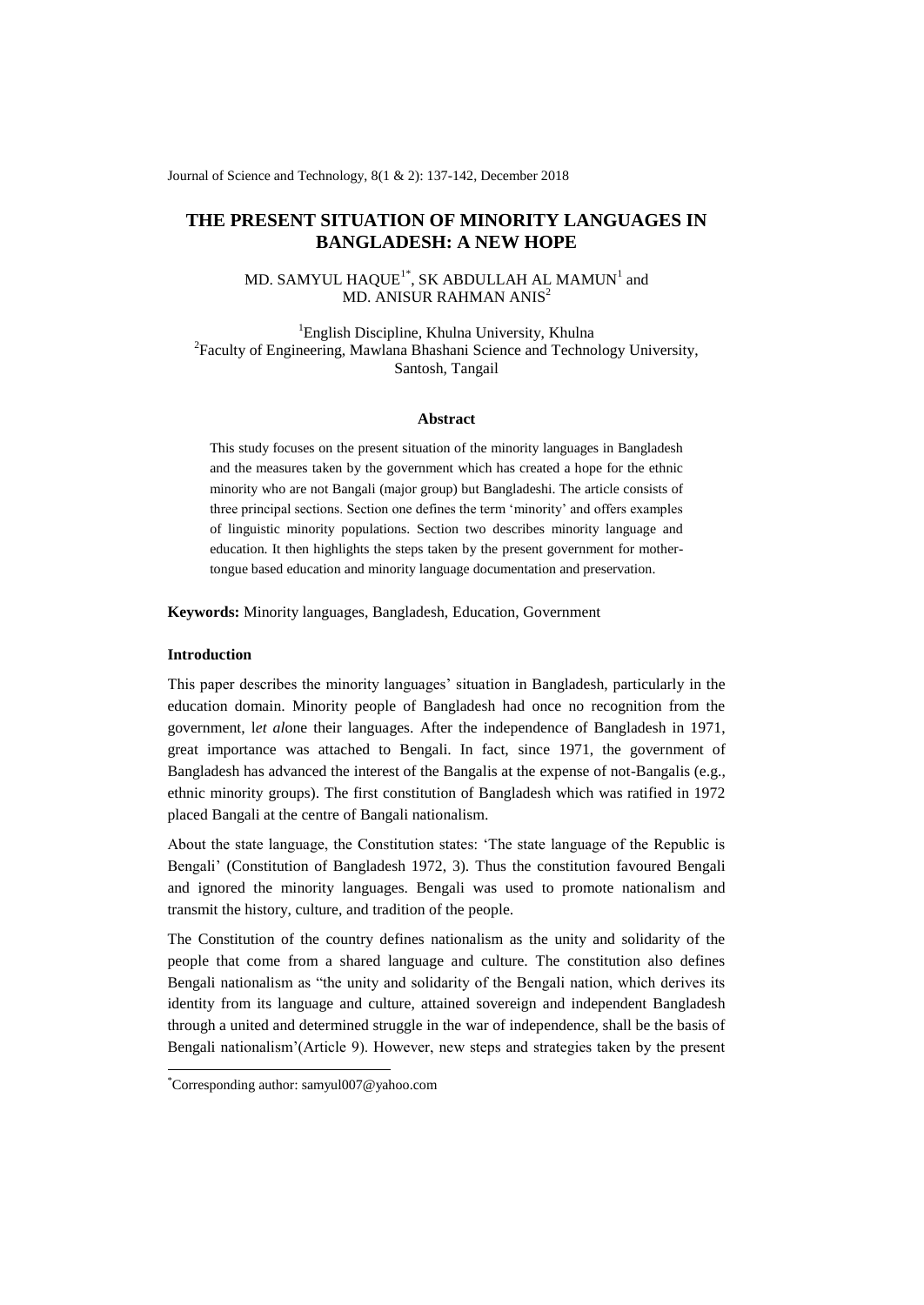government for the promotion and preservation of the ethnic minority languages have created new hope among these communities.

#### **Ethnic Minorities' Language and Demography**

The minority languages are the languages of the minority people of the country. However, in defining minority languages, experts opine that these languages do not depend only on the number, but also on power (political, economic and/or cultural) and also the outlook of the speakers of the concerned languages (Allardt 1984; Bhatt & Mahboob 2008; *Pandharipande 2002).* Most of the ethnic communities of Bangladesh have languages of their own (Rahman 2010). The minority languages in the country belong to different language families (See Fig. 1). Unlike the illiterate tribal people, some of them who have been formally educated and can speak and write Bengali (Rahman 2010). The tribal people use 80% to 100% of their languages at home; besides this, they use Bengali and other ethnic minority languages as well (Durrian 2007; Rahman 2010). Chittagong Hill Tracts (CHT) tribal people always speak their mother tongue while in North Bengal of Bangladesh less than 60% of tribal people speak their own languages (Rafi 2006).

At present, the number of ethnic minority people and their groups in Bangladesh are controversial and indistinct (Durnnian 2007; Rahman 2010). For instance, previous censuses (e.g., 1991, 2001 and 2011) do not provide enough information about the number and groups of the ethnic minority people. The census of 1991 reveals 29 of the ethnic minority groups among which some groups have been mentioned twice, and again, some other groups have been omitted (Durnnian 2007). The census of 2001 has not separately shown the number and groups of the ethnic minority people. The last census that is the census of 2011 revealed nothing new and followed entirely the report of the previous one. According to the report of the Kapaeeng Foundation of Bangladesh (2017), there are more than 54 ethnic minority groups in Bangladesh, but Sarker and Davey (2009) report that their number is 46. However, from the majority of the sources, their number is found to be 45 (Borchgrevink 2007; Drong 2007; World Bank2008). The census report of 1991 exhibits that there are 1.2 million ethnic minority people constituting 1.13% of the total population of the country. Borchgrevink and McNeish (2007) report that the number of minority people in Bangladesh is 2.5-3 million, which is 2% of the total population of the country. Though the tribal people live in different parts of the country, the majority of them are found to live in the CHT region. The tribal people are divided into two groups: the Plains group and the Hill group. The former groups live along the borders of the northwest, north, and northeast portions of the country and the latter in the southeastern part of the country known as the Chattogram (newly changed spelling) Hill Tracts (CHT) (Mohsin 2003). The geographical distributions of 45 distinct tribal groups are shown in Table 1.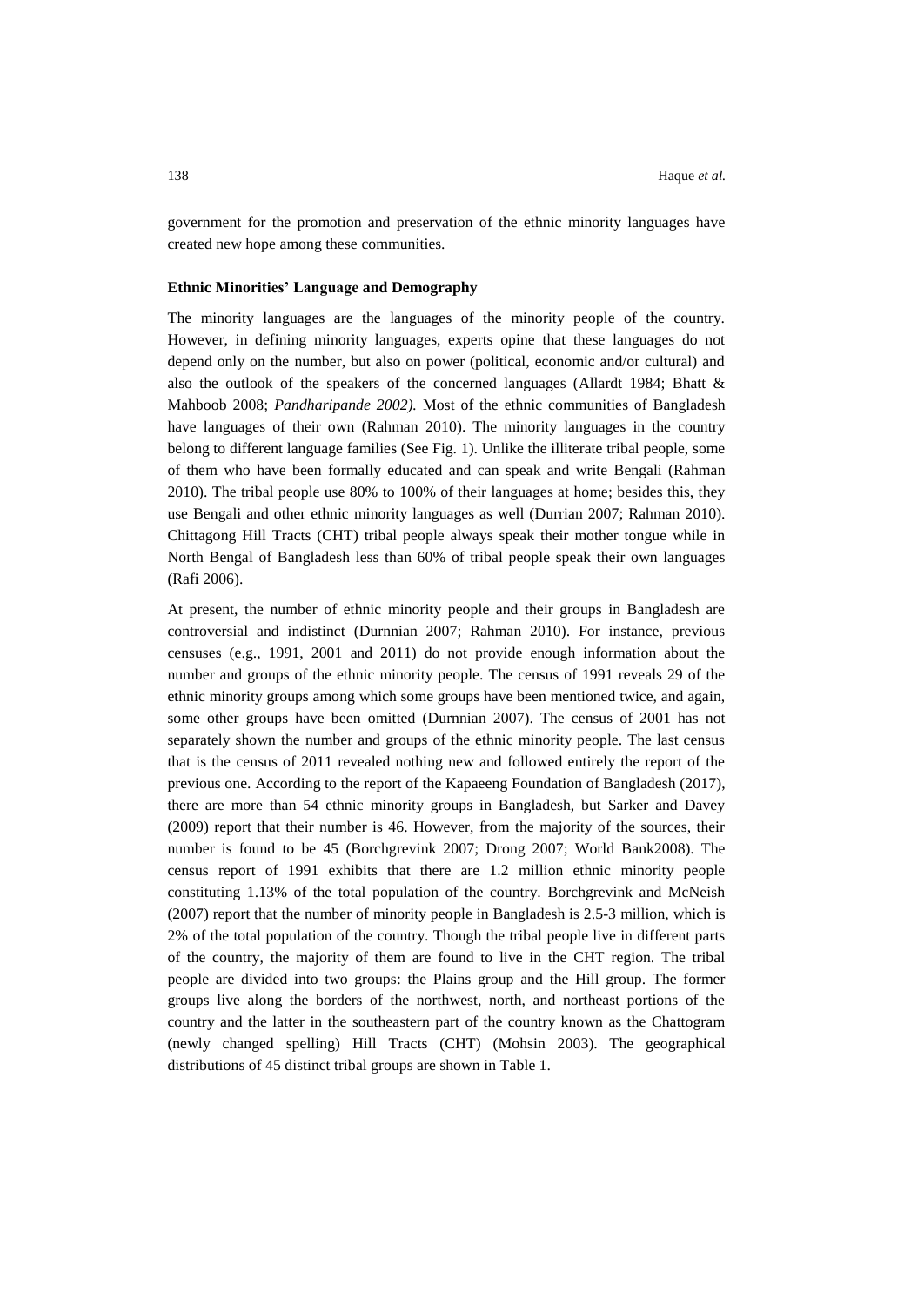#### **Minority Languages and Education**

No sufficient information on the education of the minority community is available. One of the main reasons is that the government has not sufficient official record about their number, group, and location. On the whole, the rate of literacy in Bangladesh is medium. However, it is very low among minority communities (Hossain & Tollefson2007). The rate of enrolment of the minority children in the primary school is significantly lower than the majority Bengali speaking children (Durnnian 2007). The ethnic minorities in CHT have very few educational, literary, or public resources (Mohsin 2003; Rahman 2010).

More than half of the tribal people here are illiterate. The condition of women is more degraded. Compared to other primary schools, the number of primary schools in CHT villages is significantly poor. The number of high schools is also very few in the CHT villages (Kapaeeng Foundation 2017). One of the main causes of this problem of the education of tribal groups is the language issue. Hossain (2009) notes that "33 percent of the total 50 percent dropouts of tribal primary students occur due to language problems" At home, the tribal people mostly converse in their own languages. Again, when their children are at school, they have to learn their lessons in Bengali, which they do not understand. Besides, the curriculum of their education does not include their culture, customs, and way of living (Mohsin 2003). Many times, even if they feel the call of nature, they are to sit still because they cannot seek permission in Bengali from their teacher to go out. Moreover, when at home, they cannot get any help in their academic education from their respective parents, who also do not know Bengali.

| Location                                                                                                                  | Ethnic communities                                                                                                                                  |
|---------------------------------------------------------------------------------------------------------------------------|-----------------------------------------------------------------------------------------------------------------------------------------------------|
| Mymensingh, Tangail, Netrokona, Jamalpur<br>Sherpur                                                                       | Garo, Hajong, Koch, Barman, Dalu, Hodi<br>Banai, Rajbangshi                                                                                         |
| Gazipur                                                                                                                   | Barman, Garo, Koch                                                                                                                                  |
| Coastal Area (Patuakhali, Barguna and<br>Coxsbazar district)                                                              | Rakhain                                                                                                                                             |
| South-West (Jessore, Satkhira, Khulna district)                                                                           | Bagdi (Buno), Rajbangshi, Santal                                                                                                                    |
| Chitagong Hill Tracts (Bandarban, Rangamati<br>and Khagrachari district)                                                  | Chakma, Marma Tripura, Bawm, Pangkhu,<br>Lusai, Tanchangya, Khiang Mru, Asam,<br>Gurkha, Chak, Khumi                                                |
| North-Bengal (Rajshahi, Dinajpur, Rangpur,<br>Gaibandha, Noagaon, Bagura,<br>Sirajgonj, Chapainawabgonj, Natore district) | Santal, Oraon, Munda, Malo, Mahali,<br>Khondo, Bedia, Bhumij, Kole,<br>Bhil, Karmakar, Mahato, Muriyar, Musohor,<br>Pahan, Paharia, Rai, Sing, Turi |
| Greater Sylhet (Sumangonj, Mouvlibazar,<br>Sylhet, Hobigonj district)                                                     | Monipuri, Khasia Garo, Hajong, Patro,<br>Kharia, Santal, Oraon                                                                                      |

**Table 1.** Location and Distribution of Ethnic Minorities in Bangladesh

Source: World Bank Report titled "Bangladesh - indigenous/tribal population and access to secondary schools (draft): indigenous peoples plan," Report no. - IPP280, April 4, 2008, vol. 1, pp. 1-2.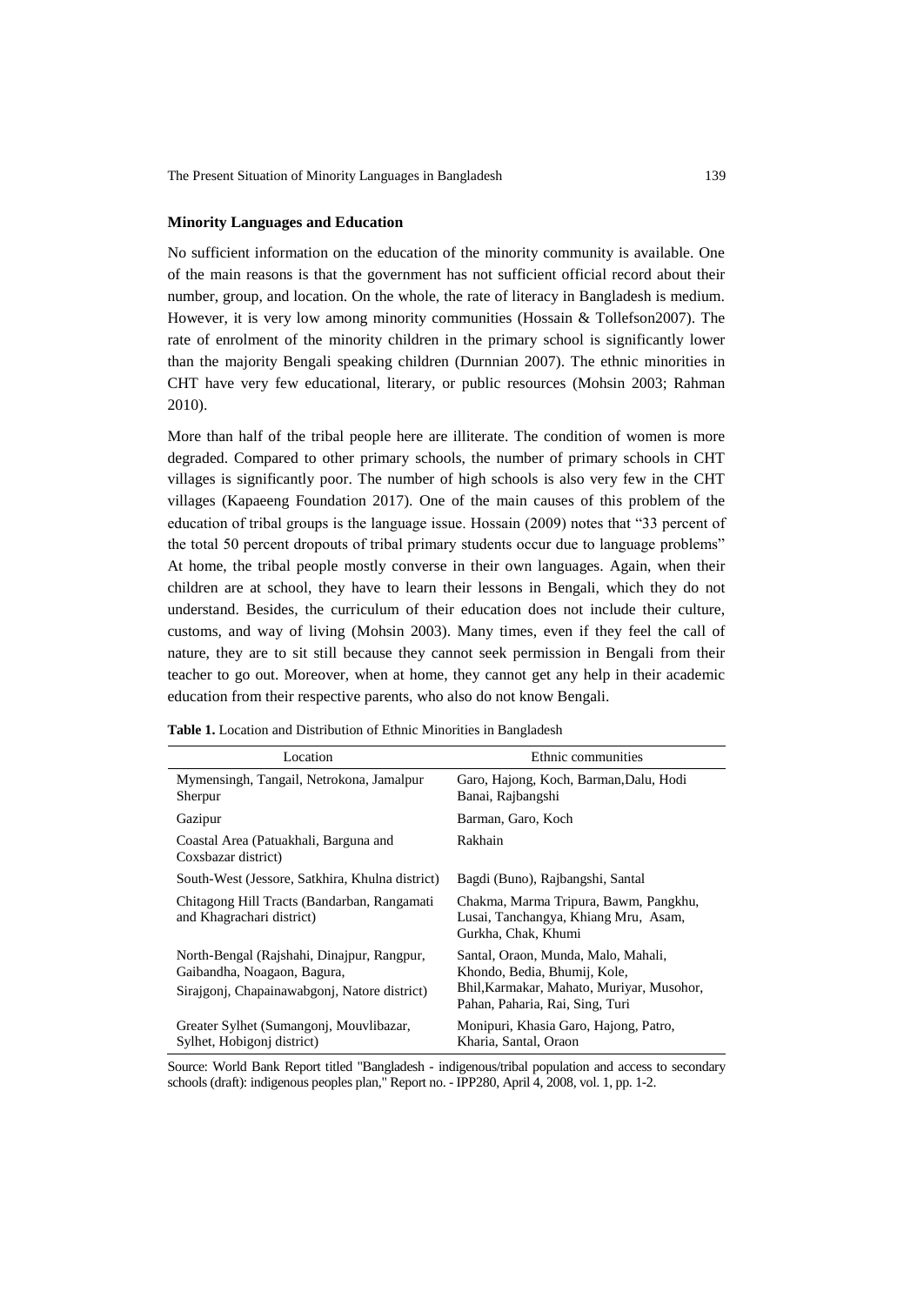All these obstacles in their education have an adverse impact on the mind of the schoolgoing children. The government should take steps for the removal of the main obstacle (e.g., language barrier) on the way to their education.

## **Steps were taken by the present government**

The present government has been taking steps for the improvement of the situation of the ethnic minority communities particularly for their education



**Fig. 1.** Languages of Bangladesh. (Source: www.ethnologue.com)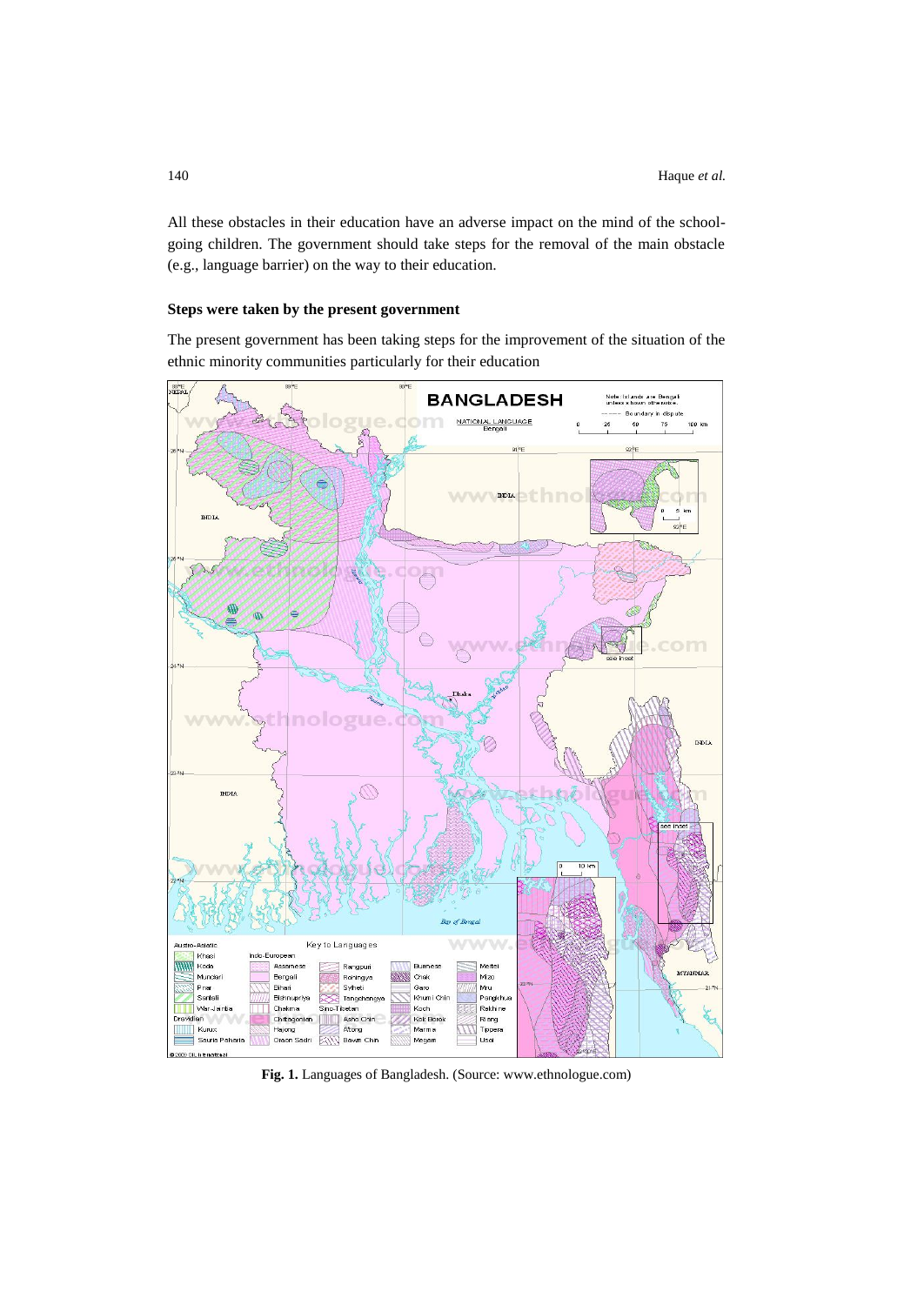The Present Situation of Minority Languages in Bangladesh 141

For example, for the first time in the history of Bangladesh, mother-tongue based education has been recommended by the education policy 2010. Under this policy, the Ministry of Education (MOE) constituted a committee for writing textbooks for the preprimary students of six different ethnic groups. Consequently, in 2017, students from the five ethnic-minority communities (e.g., Marma, Chakma, Garo, Sadri, and Tripura) received textbooks in their own languages. The concerned department of the government assures that gradually all the ethnic minority students will get mother-tongue based education. After 49 years of independence, this initiative of the present government will not only help the ethnic minority community of Bangladesh but also show up hope for all the neglected and deprived an ethnic minority of the world. Also, 210 primary schools in the CHT region were nationalized in 2017. This can be considered as a remarkable achievement in the field of minority education of the present government.

Moreover, the International Mother Language Institute (IMLI) has been set up to protect and preserve ethnic minority languages. All the spoken languages will be documented by this institute. In this regard, the bold leadership of the current Prime Minister Sheikh Hasina surely deserves praise.

## **Conclusion**

Although the present government has taken many important steps for the promotion and development of the minority languages, some more steps need to be taken. An amendment may be made to the Constitution to include minority languages to ensure their status and right of use and practice in all social and academic arena. A constitutional recognition of minority ethnic languages will add to the promotion and preservation of marginalized ethnic identity. In addition, the authority may arrange necessary training and other logistic support for the teachers to teach the textbooks which have been written specially for the minority ethnic groups in their languages. These measures will not only benefit the languages of the minority ethnic groups but will also be able to bring them to the mainstream society. These initiatives will play a vital role in Bangladesh in achieving the vision 2040 as set by the present Government and in facing the new challenges of Sustainable Development Goals (SDGs).

#### **References**

- Allardt, E. 1984. What Constitutes a Language Minority? *Journal of Multilingual and Multicultural Development* 5: 195-205.
- Bhatt, R. M., and Mahboob, A. 2008. The Minority Languages and their Status*.* In B. Kachru and S. N. Sridhar, eds. *Languages in South Asia*. Cambridge: Cambridge University Press.
- Borchgrevink, A., & McNeish, J. A. 2007. *Review of Bistandsnemda's (Norwegian Missions in Development) work with Indigenous Peoples*. Bergen, Norway: Chr. Michelsen Institute (CMI).
- Drong, S. (Ed.). 2007. *Solidarity: Indigenous Peoples' Right to Mother Tongue and Culture.*  Dhaka: Bangladesh Indigenous Peoples.